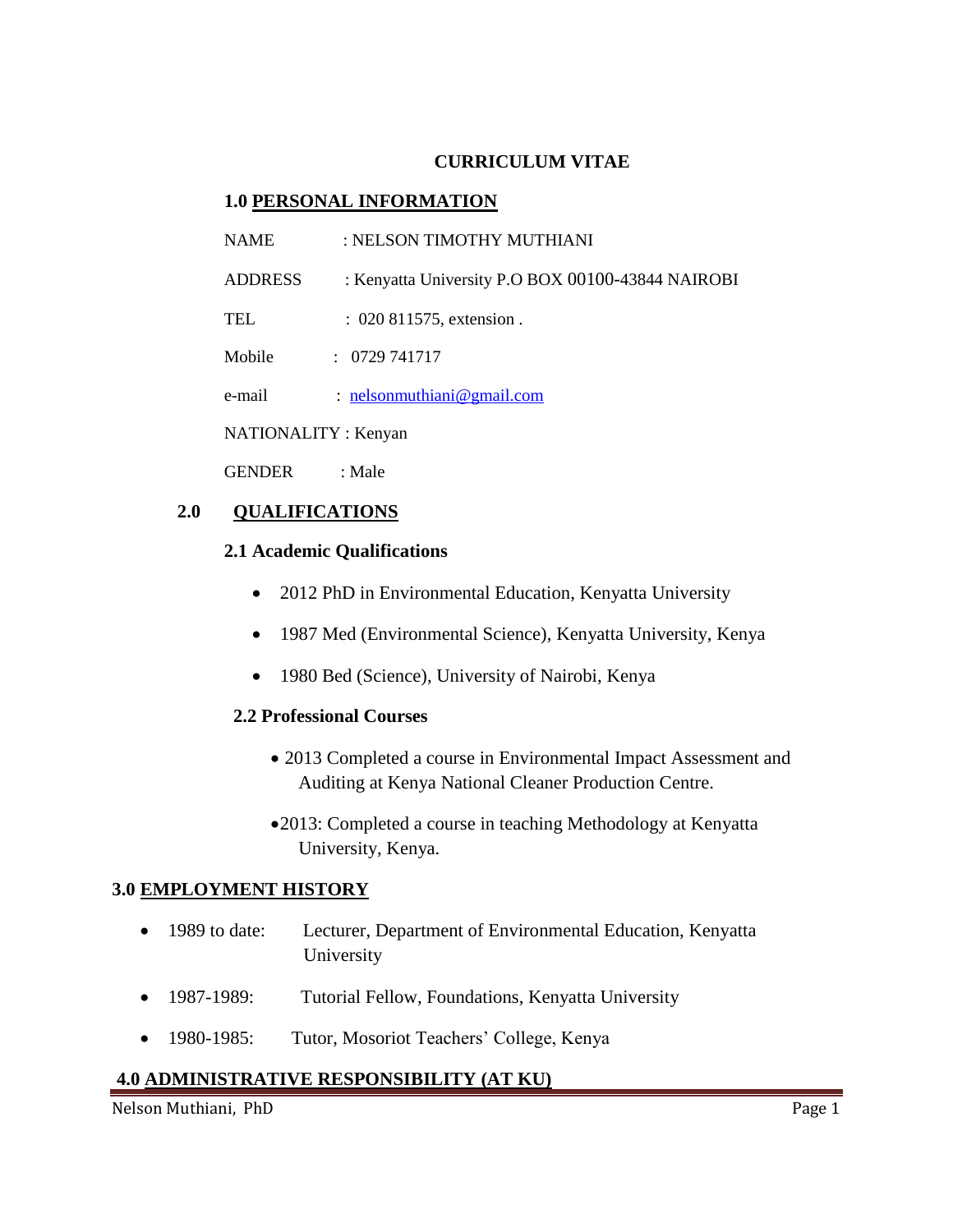## **4.1 At Kenyatta University**

• 2012 to date: Appointed examinations coordinator, Department of Environmental Education

# **5.0 FELLOWSHIPS**

None

# **6.0 POST GRADUATE SUPERVISION**

## **6.1 PhD Supervision**

## **6.1.1 Completed**

None

## **6.1.2 ONGOING**

 **2015** Peter Ooko Ouma N85/24348/2013: Agricultural Extension Service Providers' Attitude towards Use of Agrochemicals for attainment of Sustainable Agriculture in Migori County, Kenya

## **6.2 Masters Supervision**

# **6.2.1 COMPLETED**

- 1995: Peter Gitau Ndug'u Reg. No. E55/7479/1989: Wood Fuel and Tree Regeneration Among the Small Scale Farmers in Makuyu Division, Murang'a **District**
- 2015: John Njogu Mbuthi N50/CTY/PT/24885/2011: Cooking and House Heating energy Saving Strategies of the Umoja Village Households of Nakuru County, Kenya

# **6.2.2 ONGOING**

- Charles Ndiritu Kariuki N50/CTY/PT/22823/2012 : Role of Curriculum in Creating Climate Change Awareness in Secondary Schools in Githunguri, Kiambu County, Kenya
- Paul Njeru Njagi N50/CE/21359/2012: Impacts of Human Population and settlement on land degradation in Runyenjes Sub-County, Embu County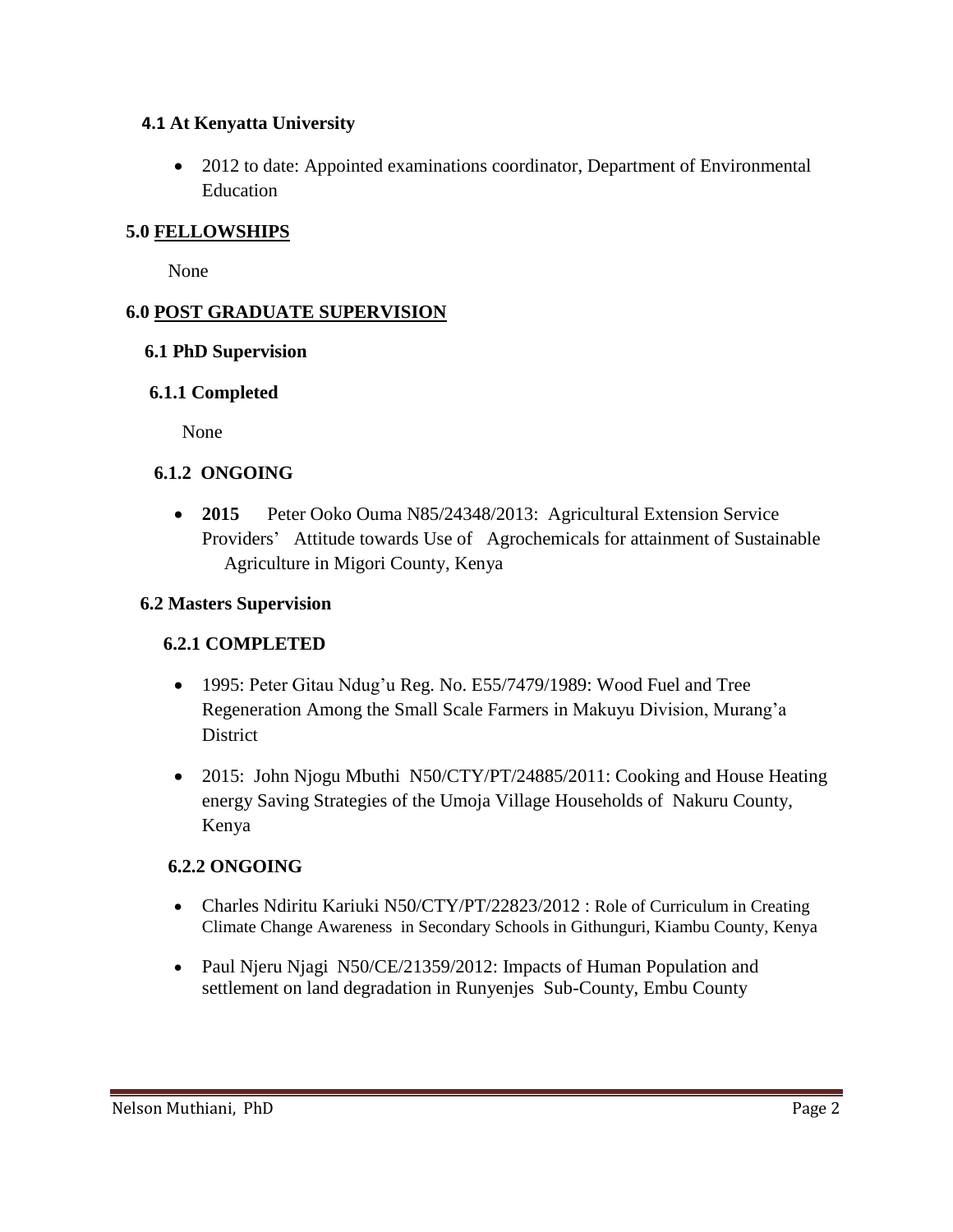- Kepher Ochieng Ounda N50/CTY/PT/24889/2011: Climate Change Reporting Through The Kenyan Newspapers in The Period January to December 2014
- Misango Willingtone N50/22621/2012 Adaptation to Floods in a Changing Climate: A Case of Likoni, Mombasa County, Kenya
- Wahome G. John N50/CE/27010 /2011: Impacts of Temperature and Rainfall variability on the flower industry in Timau, Meru County, Kenya
- Sharamo Umuro Elema N50/CE/23091 /2010: An Assessment of Adaptation Strategies of to Water and Pasture Scarcity Among the of Turbi Sub-County, Marsabit County
- Penina Ajiambo Okwera N50/CE/28741/2013: Impacts of Drought on The Learning Process of Primary School Pupils in Narok North Sub-County, Kenya
- Muoti Mwangangi N50/CE/24647/2012: Economic Viability of Greenhouse Technology: A Case of Kibwezi East Sub-County, Makueni County, Kenya

# **7.0 CONFERENCES/SEMINARS/WORKSHOPS**

# **7.1 Participation in Workshop/Conferences**

- Attended a conference on Animal Welfare Education June 2014, KU,
- Attended Regional Centre of Expertise Global Conference 2014, UNEP Nairobi
- Attended Staff Mentors' Seminar at Kenyatta University,  $9<sup>th</sup>$ . September 2014

# **7.2 Presentation of papers at Academic and professional Conferences**

None

# **7.3 Convening and Coordinating Conferences**

 Convened and Coordinated Conference on Animal Welfare Education June 2014, at Kenyatta University,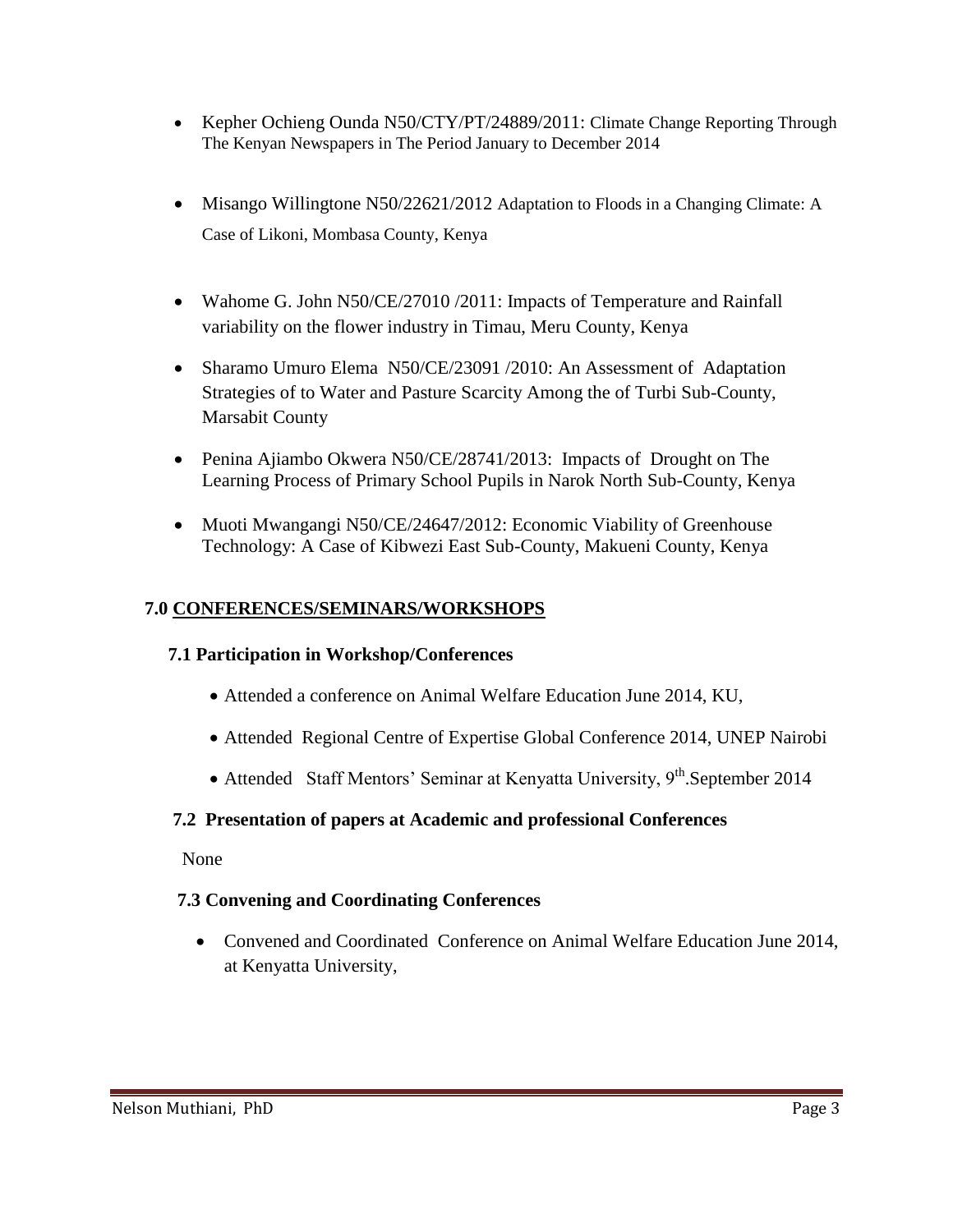### **8.0 RESEARCH AND PUBLICATIONS**

#### **8.1 Articles in refereed journals**

None

## **8.2 Articles in Conference Proceedings**

None

#### **8.3 Books**

None

#### **8.4 Book Chapters**

- Nelson T. Muthiani, Industrial Pollution and its effects on the Environment. In *An Introduction to Environmental Education,* Edited by J.E Otiende, W.P Ezaza and R. Boisvert, Nairobi University Press, 1991, ISBN No. 9966-8-46-131
- Nelson T. Muthiani, Ethics and Conservation, In *Environment and Sustainable Development,* Edited by Fuchaka Waswa, Samuel Otor, Godfrey Olukoye and Daniel Mugendi, Downtown Printing Works, Nairobi.

# **9.0 NETWORKING AND COLLABORATION WITH EXTERNAL ORGANIZATIONS**

- Member of Environment Institute of Kenya (EIK)
- [Heinrich Böll Stiftung East & Horn of Africa](https://www.facebook.com/hbsNairobi/?fref=nf) (Focuses on Environmental  $\&$ Sustainability issues)

## **10.0 INTERNAL AND EXTERNAL GRANTS**

None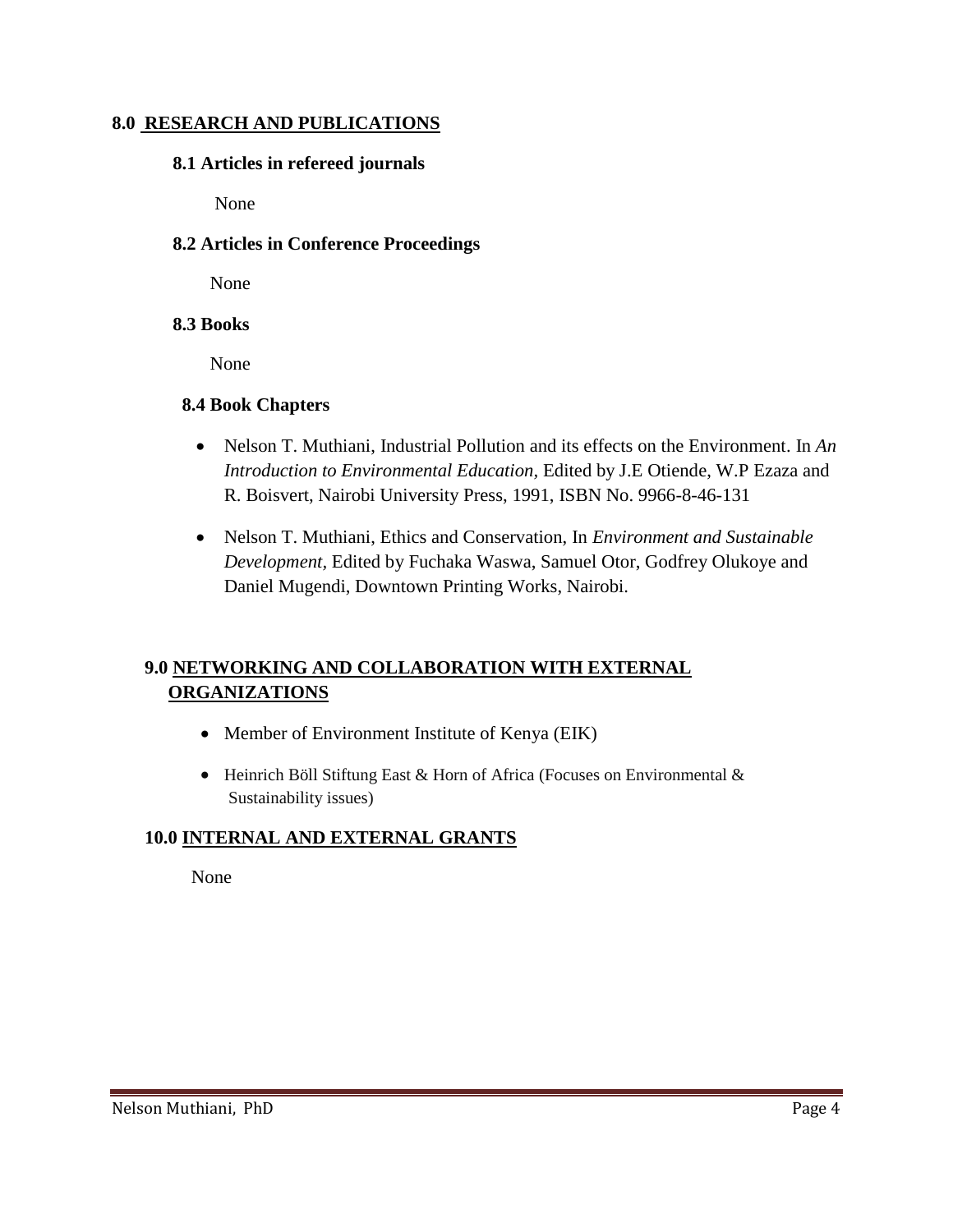## **11.0 LOCAL, REGIONAL AND INTERNATIONAL APPOINTMENTS**

## **11.1 External Examiner in other universities**

None

## **11.2 Review of Professional Periodicals**

None

## **11.3 Being invited to a conference as a Guest Speaker**

None

## **11.4 Appointment to Boards**

• October 2005 to date Appointed by the Minister of Education to Board of Management, Muumandu Secondary School for three years and the appointment regularly renewed to date. Been serving as Chairman of BOM.

# **12.0 AWARDS/RECOGNITION**

## **None**

# **13.0 COMMUNITY OUTREACH**

- Gives motivational presentations on work ethic and time management to youth in Christian camps and prize giving gatherings.
- 1993- date Worked with youth/peasant farmers (25-40Yrs) to construct over 20 pan dams for harvesting and conserving rain water to enhance food security & tree planting.
- As Chairman, Mumandu Soil &Water Conservation CBO facilitated the planting & growing over 300,000 trees between January1993 and December 2015 at Mumandu Sub-Location, Machakos County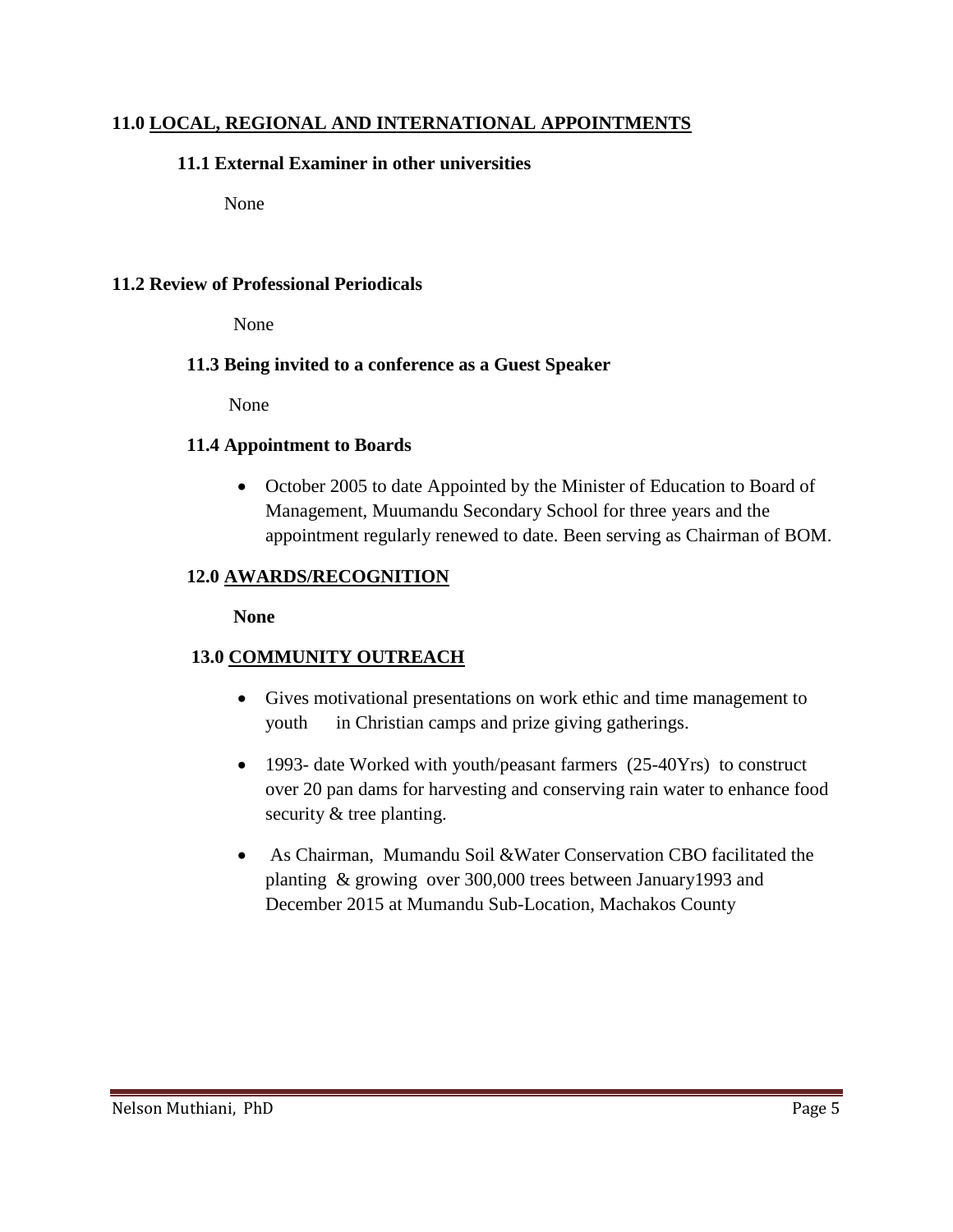## **14.0 ACADEMIC LEADERSHIP**

# **14.1 Development of teaching/academic programmes in department/school/university**

- 1990-1991 Member of Professor Darkoh's Committee on the development of courses in the new Faculty of Environmental Studies, specifically courses in the Department of Environmental Foundations for Bachelor of Environmental Studies programme in Kenyatta University. Professor Darkoh's Committee pioneered Environmental Studies in Kenyatta University. The new curriculum was implemented September 1993.
- 2003/2004) Participated in the curriculum review and creation of the Department of Environmental Education including the Masters' Programme
- 2014 Participated in the development of new courses in Animal Welfare Education. The new courses were implemented September 2014

#### **14.2 Developing programmes External to Kenyatta University**

 October 2015 Participated in writing courses for Kenyatta Campus in Kigali, Ruanda

## **14.3 Initiating/Leading a research project**

**None**

## **15.0 OTHERS**

 **15.2** 

 2014- Initiated and co- developed a proposal on Resource Efficient and Cleaner Production for Kenyatta University

## **15.3**

2014**-**Member of Environment Institute of Kenya EIK